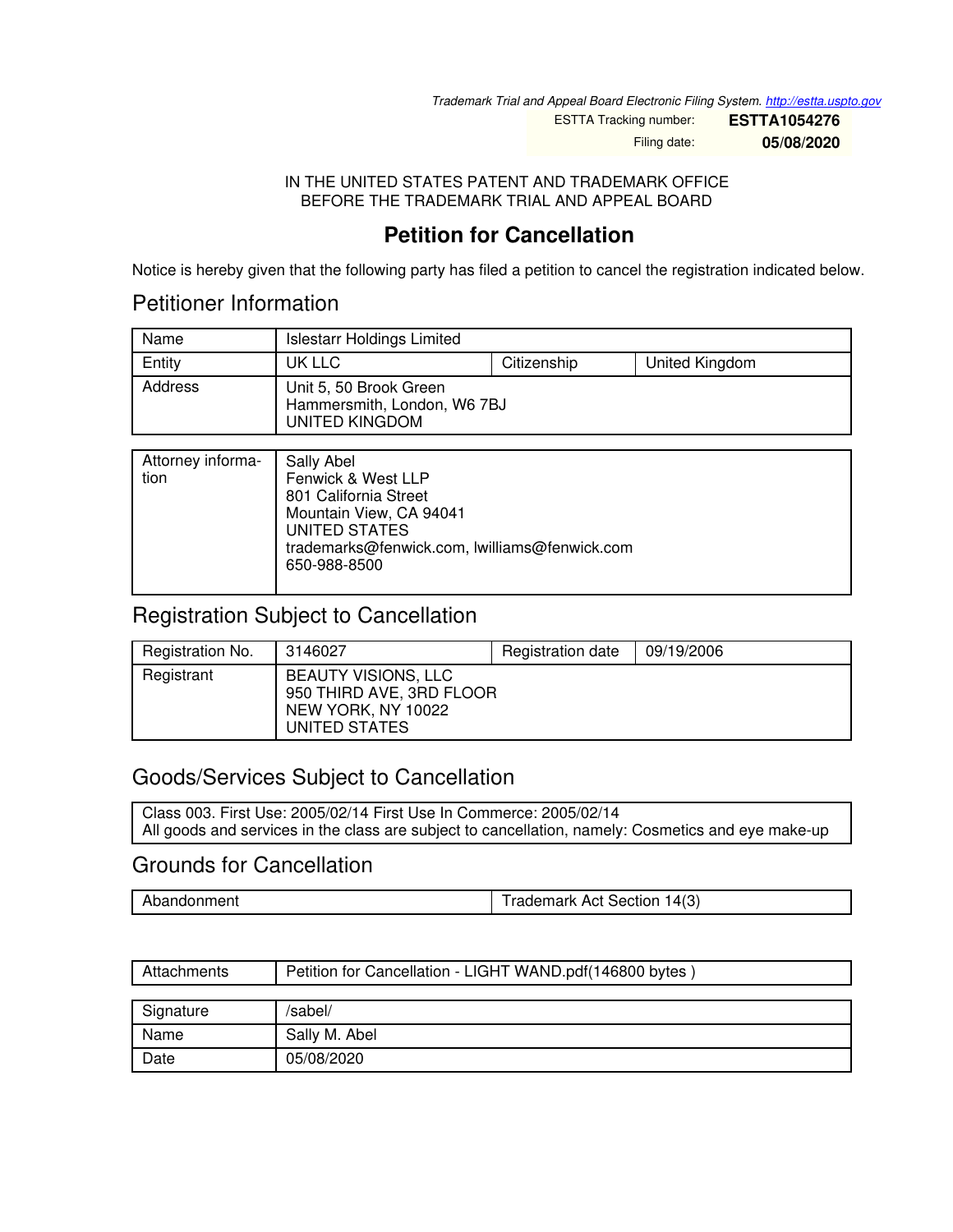#### IN THE UNITED STATES PATENT AND TRADEMARK OFFICE BEFORE THE TRADEMARK TRIAL AND APPEAL BOARD

In the matter of Trademark Registration No. 3,146,027 Registration Date: September 19, 2006 Mark: LIGHT WAND

| Islestarr Holdings Limited, |             |                  |
|-----------------------------|-------------|------------------|
|                             | Petitioner, | Cancellation No. |
| VS.                         |             |                  |
| Beauty Visions, LLC,        |             |                  |
|                             | Registrant. |                  |

#### **PETITION FOR CANCELLATION**

Petitioner, Islestarr Holdings Limited, a private limited company organized in the United Kingdom, having a principal place of business at 50 Brook Green Hammersmith, Unit 5, London, United Kingdom W67BJ, believes it is and will continue to be harmed by U.S. Registration No. 3,146,027 for LIGHT WAND ("the Registration"), owned by Beauty Visions, LLC, ("Registrant"), a Delaware Limited Liability Company, with an address at 950 Third Avenue, 3<sup>rd</sup> Floor, New York, NY 10022, and therefore petitions for cancellation of the Registration.

As grounds for cancellation, it is alleged that:

1. On September 19, 2006, the USPTO issued Registration No. 3,146,027 for LIGHT WAND for use in connection with "cosmetics and eye make-up," in Class 3.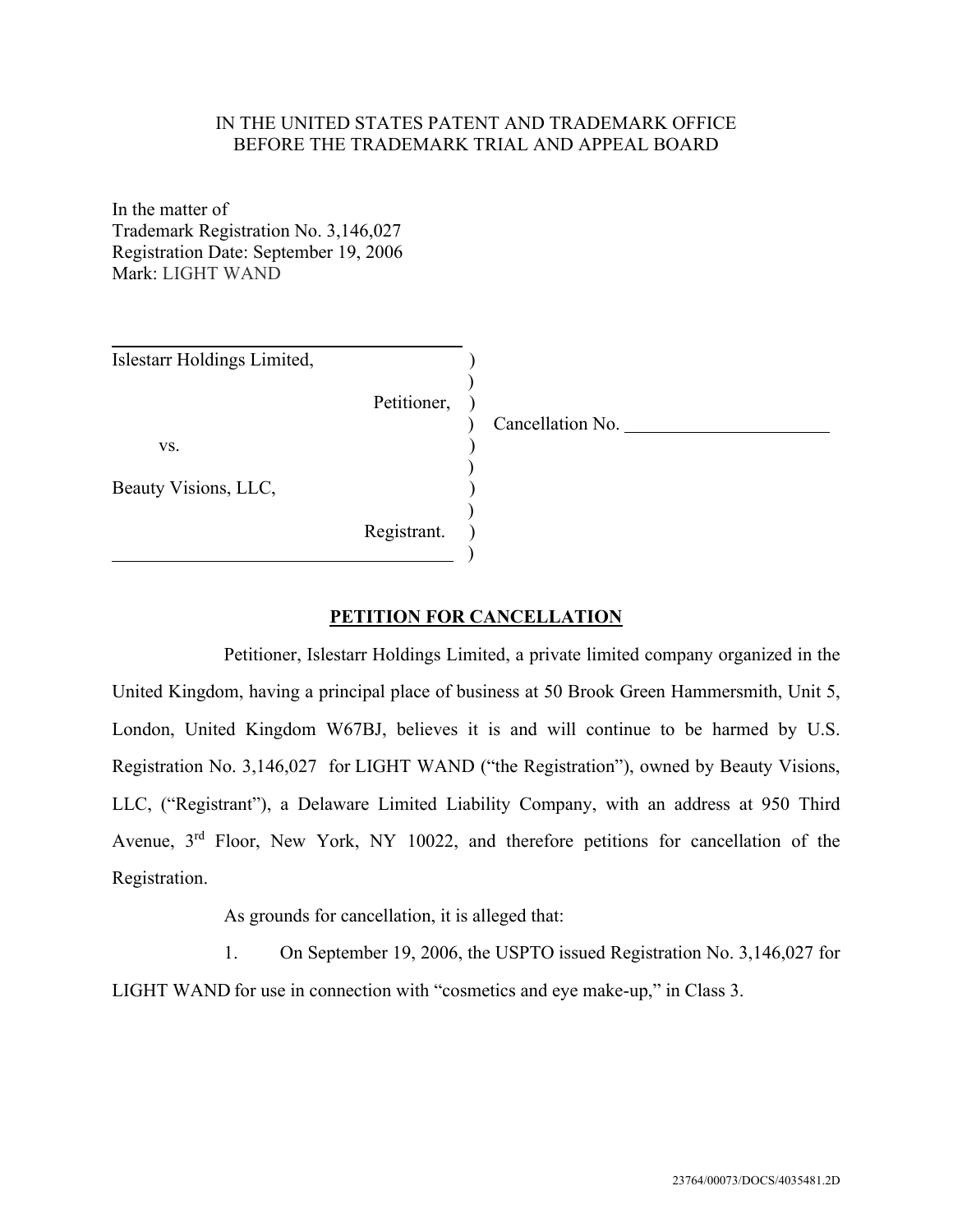2. On information and belief, Registrant is not using LIGHT WAND in connection with the identified goods. On further information and belief, Registrant either never used LIGHT WAND or ceased its use on or before December 2016.

3. Petitioner is the owner of U.S. Trademark Application Serial Number 88280943 (attached hereto as Exhibit A) for the mark HOLLYWOOD BEAUTY LIGHT WAND for the following goods:

• **Class 3**: "Cosmetics, make up; cosmetic skin care preparations, solid powder for compacts; lipsticks; lip gloss; make-up powder and foundation; skin moisturizers; beauty care cosmetics, cosmetic body care preparations, essential oils for personal use; preparations for removing make-up; lotions, creams and skin conditioners for the face, hands and body; beauty masks; abrasive cloth; abrasive paper; flexible abrasives; adhesives for affixing false hair; adhesives for cosmetic purposes; aftershave lotions; almond milk for cosmetic purposes; almond oil being an essential oil; almond soap; aloe vera preparations for cosmetic purposes; alum stones being astringents for cosmetic purposes; amber being perfume; antiperspirant soap; antiperspirants; aromatic oils; astringents for cosmetic purposes; non-medicated balms other than for medical purposes for the skin, hair, lips and body; nonmedicated bath salts; cosmetic preparations for baths; beard dyes; beauty masks; bergamot oil; bleaching preparations for cosmetic purposes; breath freshening sprays; breath freshening strips; cakes of toilet soap; essential oils of cedarwood; essential oils of citron; cleansing milk for toilet purposes; hair colorants for toilet purposes; color-removing preparations for hair; color-brightening chemicals for household purposes; cosmetic kits comprised of cosmetics for the face, eyes, lips and body; cosmetic preparations for slimming purposes; cosmetics for animals; cotton sticks for cosmetic purposes; cotton wool for cosmetic purposes; cosmetic creams; skin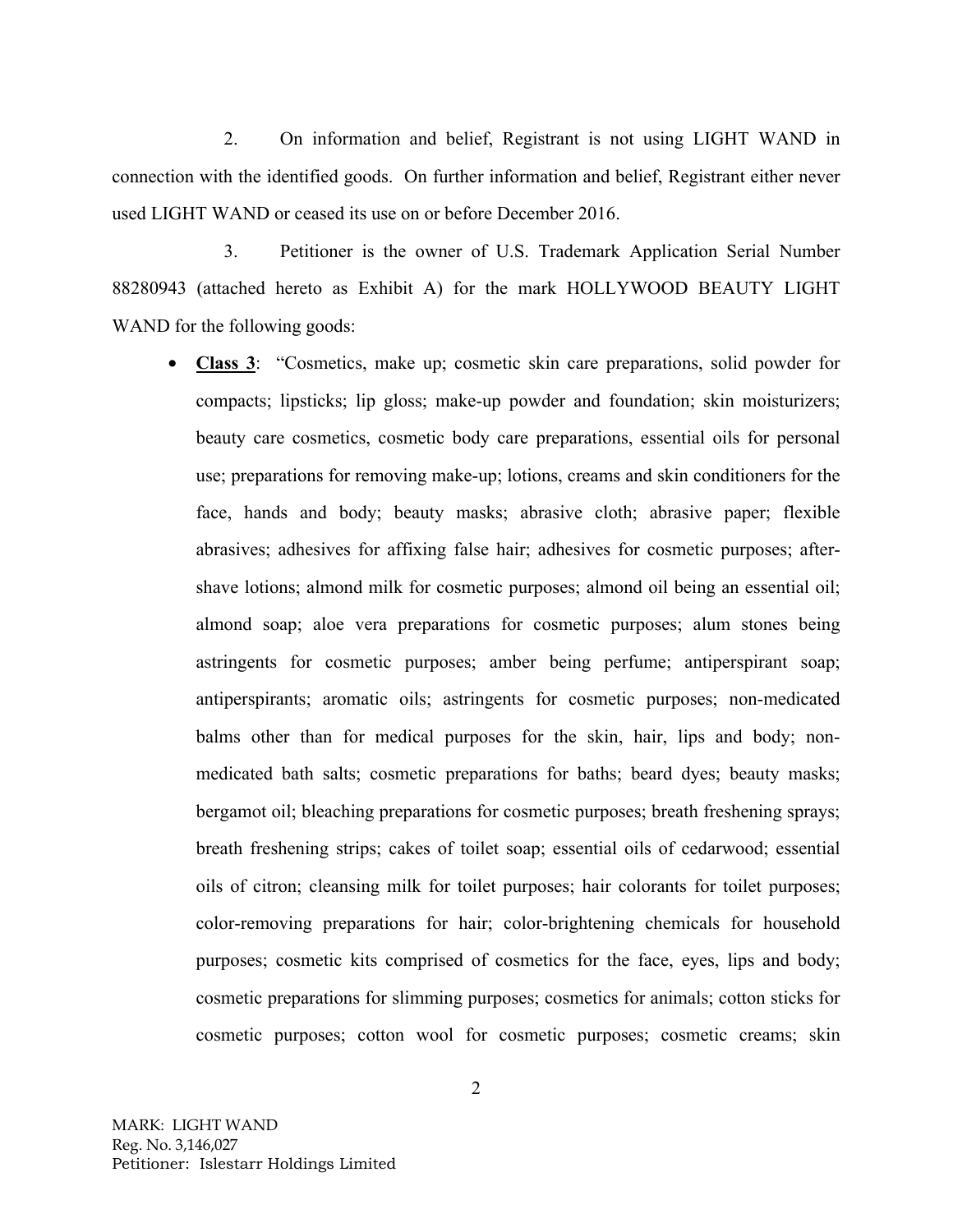whitening creams; dental bleaching gels; deodorant soap; deodorants for human beings or for animals; depilatories; depilatory preparations; douching preparations for personal sanitary or deodorant purposes; dry shampoos; skin and hair dyes for cosmetic purposes; eau de cologne; emery cloth and paper; ethereal essences; essential oils; ethereal oils; extracts of flowers being perfume; eyebrow cosmetics; eyebrow pencils; adhesives for affixing false eyelashes; cosmetic preparations for eyelashes; false eyelashes; adhesives for affixing false hair; false nails; extracts of flowers being perfumes; soap for foot perspiration; dental bleaching gels; greases for cosmetic purposes; hair colorants; hair dyes; hair lotions; hair spray; hair waving preparations; hydrogen peroxide for cosmetic purposes; incense; ionone being perfume; jasmine oil for personal use; javelle toilet water; petroleum jelly for cosmetic purposes; joss sticks; lavender oil; lavender water; essential oils of lemon; lotions for cosmetic purposes; tissues impregnated with cosmetic lotions; make-up preparations; make-up removing preparations; mascara; massage gels other than for medical purposes; cleansing milk for toilet purposes; mint essence being essential oil; mint for perfumery; musk being perfumery; moustache wax; nail art stickers; nail care preparations; nail polish; nail varnish; false nails; neutralizers for permanent hair waving; oils for cosmetic purposes; oils for perfumes and scents; oils for toilet cosmetic purposes; cosmetic pencils; perfumery; perfumes; denture polishes; pomades for cosmetic purposes; make-up powder; pumice stone for personal use; rose oil for cosmetic purposes; shampoos; shaving preparations; shaving soap; cosmetic preparations for skin care; skin whitening creams; bath soap; sunscreen preparations; sun-tanning preparations; talcum powder, for toilet use; terpenes toilet water; non-medicated toiletry preparations; decorative transfers for cosmetic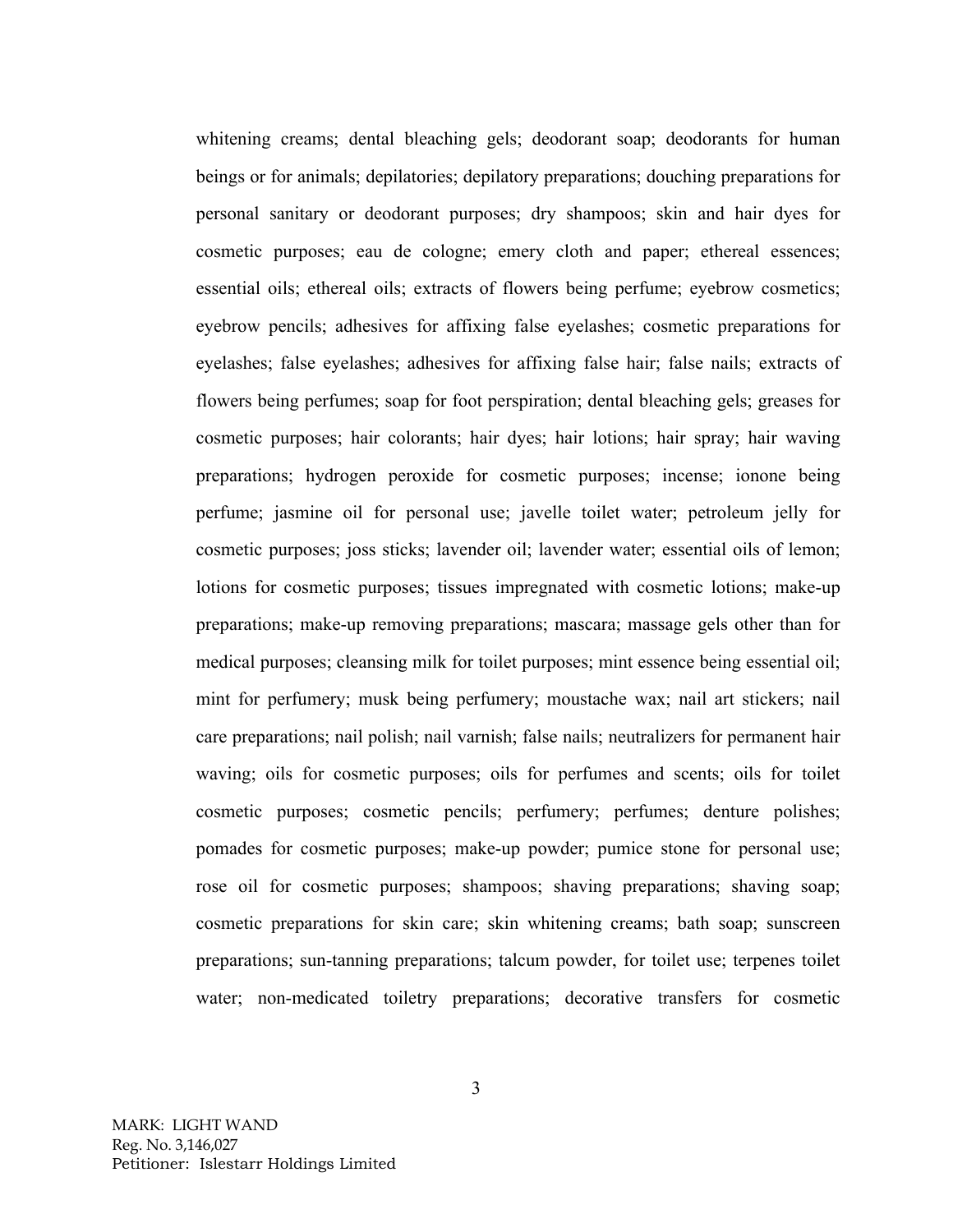purposes; varnish-removing preparations; waving preparations for the hair; depilatory wax"

4. Petitioner applied to register the HOLLYWOOD BEAUTY LIGHT WAND mark on January 29, 2019 on the Principal Register, by which point, on information and belief, Registrant had long since abandoned all rights, if any, in the Registration. On April 4, 2019, the U.S. Patent and Trademark Office issued an Office Action refusing to register Petitioner's HOLLYWOOD BEAUTY LIGHT WAND mark on the grounds that confusion is likely between Registrant's LIGHT WAND mark and Petitioner's HOLLYWOOD BEAUTY LIGHT WAND mark. Thus, Petitioner has been, and will continue to be, damaged by the Registration in that such registration has impeded registration of Petitioner's HOLLYWOOD BEAUTY LIGHT WAND mark.

5. If the Registration is not cancelled, Registrant would continue to have at least a prima facie exclusive right to use its mark in connection with the goods though it has abandoned the mark. Such continued registration is and would continue to be a source of damage and injury to Petitioner and to the purchasing public.

WHEREFORE, Petitioner prays that this Petition for Cancellation be sustained, and that the Registration be cancelled pursuant to Lanham Act §14, 15 U.S.C. §1064.

Please direct all notices, pleadings and correspondence relating to this

matter to:

Sally M. Abel, Esq. FENWICK & WEST LLP Silicon Valley Center 801 California Street Mountain View, California 94041 Telephone: (650) 988-8500 / Facsimile: (650) 938-5200 Email: trademarks@fenwick.com